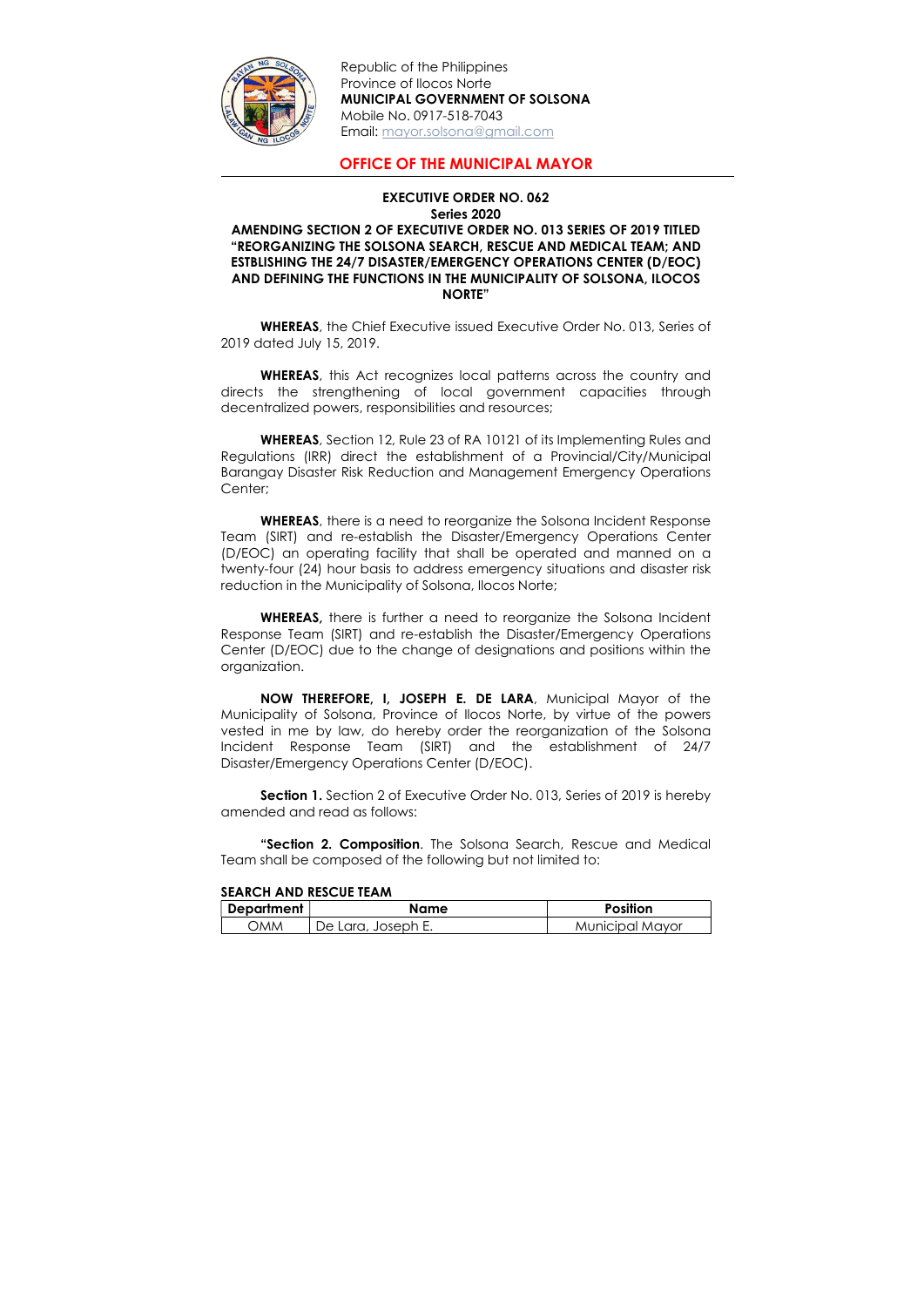| <b>MDRRMO</b> | Loyola, John Rey C.            | LDRRMO III            |
|---------------|--------------------------------|-----------------------|
| <b>PNP</b>    | PCpt Sorsano, Chris Anthony L. | Team Leader           |
| <b>BFP</b>    | SFO4 Nicolas, Richard C.       | Assistant Team Leader |
| <b>PNP</b>    | PLT Corpuz, Mark Bryan P.      | Member                |
| <b>PNP</b>    | PEMS Aldoz, Mariano Amando T.  | Member                |
| <b>PNP</b>    | PSSg Romero, Geronne R.        | Member                |
| <b>PNP</b>    | PSSg Tangonan, Mario Errol L.  | Member                |
| <b>PNP</b>    | PSSg Fernandez, Jeffrey V.     | Member                |
| <b>PNP</b>    | PSSg Roqueta, Den G.           | Member                |
| <b>PNP</b>    | PSSg Medina, Estrellita F.     | Member                |
| <b>PNP</b>    | PSSg Salem, Glenn A.           | Member                |
| <b>PNP</b>    | PCpl Cortez, Li Mark T.        | Member                |
| <b>PNP</b>    | PCpl Ballesteros, Louie R.     | Member                |
| <b>PNP</b>    | PCpl Edillo, Malchor V. Jr     | Member                |
| <b>PNP</b>    | PCpl Salvador, Charlie L.      | Member                |
| <b>PNP</b>    | PCpl Leonen, Mark Chester C.   | Member                |
| <b>PNP</b>    | PCpl Lomboy, Ramjorie P.       | Member                |
| <b>PNP</b>    | PCpl Yanguas, Leomar M.        | Member                |
| <b>PNP</b>    | Pat Ortal, Reymark John A.     | Member                |
| <b>PNP</b>    | Pat Tacbian, Vinze Dominic B.  | Member                |
| <b>PNP</b>    | Pat Dizor, Lloyd P.            | Member                |
| <b>PNP</b>    | Pat Balucas, Nathaniel P.      | Member                |
| <b>PNP</b>    | Pat Sahagun, Mark Luigie M.    | Member                |
| <b>PNP</b>    | Pat Agustin, Lovely Joy B.     | Member                |
| <b>BFP</b>    | SFO1 Dumapay, Richard C.       | Member                |
| <b>BFP</b>    | FO3 Acob, Elmar C.             | Member                |
| <b>BFP</b>    | FO3 Albano, Dean Emmar T.      | Member                |
| <b>BFP</b>    | FO3 Flores, Eleazer B.         | Member                |
| <b>BFP</b>    | FO2 Rasalan, Gerald            | Member                |
| <b>BFP</b>    | FO1 Hidalgo, Allen B.          | Member                |
| <b>BFP</b>    | FO1 Andres, Marnelle M.        | Member                |
| <b>BFP</b>    | FO1 Matias, Aileen Joy M.      | Member                |
| <b>BFP</b>    | FO1 Batara, Cristhoper V.      | Member                |
| <b>BFP</b>    | Agustin, Mark Anthony Y.       | Member                |
| <b>BFP</b>    | Santiago, Maynard D.           | Member                |
| <b>BFP</b>    | Ampatua, Hariz S.              | Member                |
| LGU           | All Male Employees             | Members               |

## MEDICAL TEAM

| <b>Department</b> | <b>Name</b>                     | <b>Position</b>              |
|-------------------|---------------------------------|------------------------------|
| <b>RHU</b>        | De Lara, Ruth B., MD            | <b>Team Leader</b>           |
| <b>RHU</b>        | Buted, Jenar L., RN             | <b>Assistant Team Leader</b> |
| <b>RHU</b>        | Reynon, Czyryn Janile C., RMT   | Member                       |
| <b>RHU</b>        | Agustin, Ancheta A., RM         | Member                       |
| <b>RHU</b>        | Pailma, Santang Mary Ann M., RM | Member                       |
| <b>RHU</b>        | Esteban, Jannette M., RM        | Member                       |
| <b>RHU</b>        | Allado, Rosenda A., RM          | Member                       |
| <b>RHU</b>        | Baraoidan, Janine D., RN        | Member                       |
| <b>RHU</b>        | Asuncion, Jacquiline D.         | Member                       |
| <b>RHU</b>        | Pascual, Maureen Jan H., RN     | Member                       |
| <b>RHU</b>        | Galvan, Nellie L.               | Member                       |
| <b>RHU</b>        | Andres, Shenalyn, RN            | Member                       |